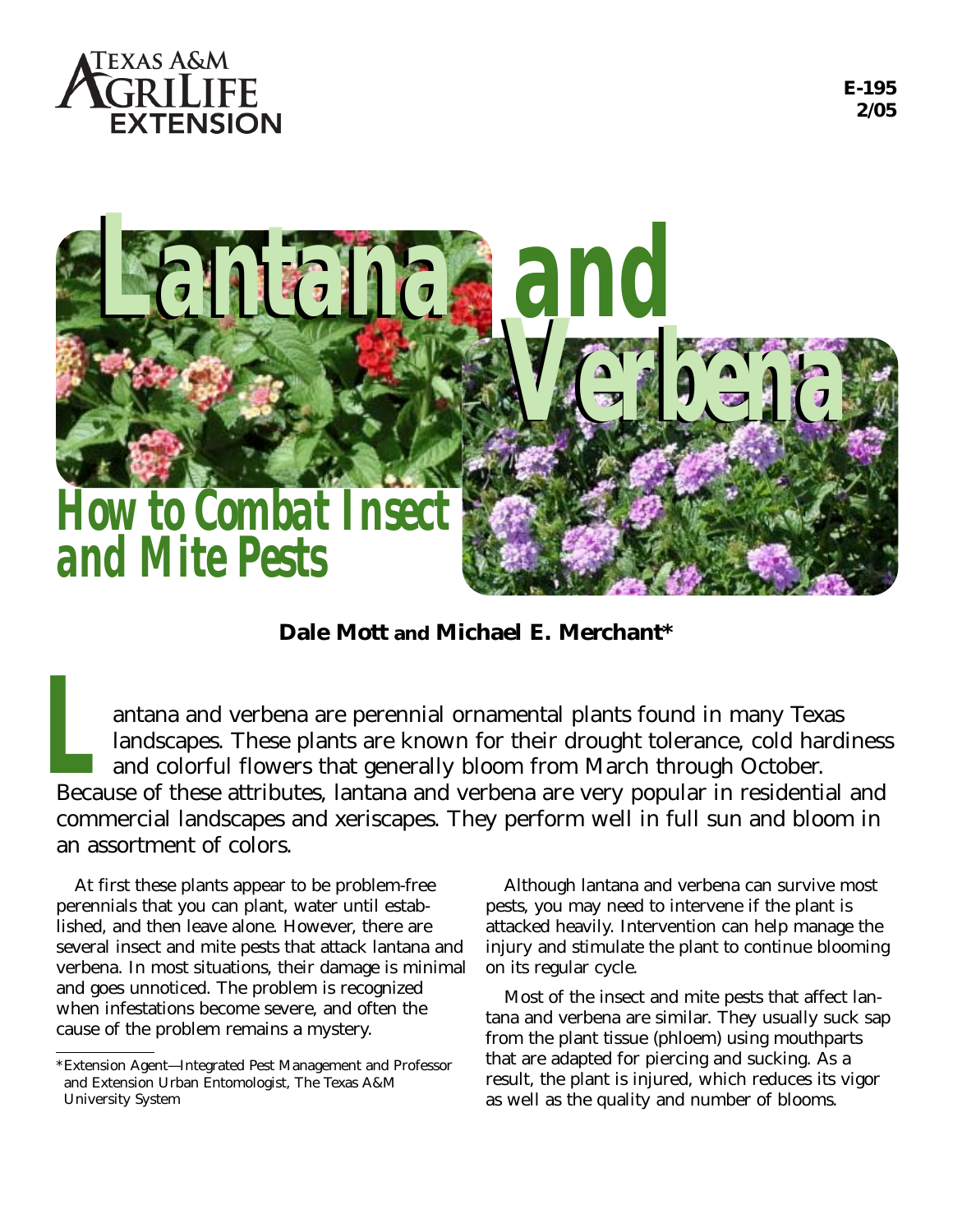Some insects—including aphids, whiteflies and mealybugs—also excrete a sweet, sticky material called honeydew, which drips down on the plant. The honeydew accumulates on the leaves and stem of the plant and on whatever is nearby. Sooty mold, a black fungus, often grows on the honeydew, resulting in the sidewalk or the side of the house being stained black. This problem is especially noticeable on limestone (white rock) houses.

You can prevent most pest problems by adopting integrated pest management (IPM) practices. The first step in an IPM program is identification. Once you identify the pest, you can then implement control measures that are most effective, least expensive and least harmful to the environment.



**Aphid**

### *Aphids*

Several species of aphids feed on lantana. Aphids are small, soft-bodied insects about  $\frac{1}{2}$  to  $\frac{1}{8}$  inch long with relatively short legs and antennae. You can

usually recognize aphids by their slow, deliberate movement and the presence of cornicles or "tail pipes" on the apex (tip or top) of the abdomen. They can be winged or wingless. Their color varies from black to green, yellow or pink, depending on the species and the host plant.

Although some aphids lay eggs, most give birth to live young that mature in as few as 7 days. Because they mature so quickly, aphids can quickly build up to high numbers in a relatively short period.

Aphids generally live in groups on buds, on the undersides of leaves or in the plants' terminal (end) growing points. They suck sap from the plant and excrete honeydew, which you can see accumulating on leaves and stems of the lantana. Sooty mold often grows on the honeydew, making the plant unattractive and hampering its growth by reducing photosynthesis.

Plants heavily infested with aphids appear wilted. Some aphid species cause leaves to yellow or drop from the plant; other species stunt and curl young leaves (also see Extension publication B-6047, *Aphids in Texas Landscapes*).



# *Lacebugs*

Probably the most common insect pests found on lantana are lacebugs. Populations of this pest generally do not build up

**Lacebugs**

until temperatures climb to near 90 degrees F.

Lacebugs are broad, flattened, rectangular and small, about 1 ⁄8 to 1 ⁄4 inch long. Their bodies are usually brown to black. Their wings are partially transparent and gauze- or lace-like in appearance. An immature lacebug is blackish and wingless, with many small spines projecting from its body.

The adult lacebug deposits its eggs on the underside of a leaf along the midrib, then secretes a brownish substance over the eggs to secure them to the leaf. When the leaves become heavily infested, these dark, varnish- or molasses-like spots are very noticeable.

Damage on the top side of the leaf appears as white, brown or yellow specks caused by the insects feeding on the underside. Heavily infested leaves turn yellow and die from the tips toward the base and drop off prematurely.



*Mealybugs*

Mealybugs are closely related to many of the scale insects that attack many different types of plants. The name mealybug is derived from the

**Mealybugs**

mealy or waxy secretions that cover the body of this insect.

Mealybugs are soft-bodied insects that grow to 1 ⁄4 inch long. They are found at rest or crawling slowly on stems or along veins on the undersides of leaves. Their eggs are laid in clusters enclosed in white, waxy, cottony material.

Damage by mealybugs is similar to that caused by aphids. It is caused by sucking of plant sap, which stunts or kills the plant. Also, black sooty mold grows on the honeydew excreted by the mealybugs.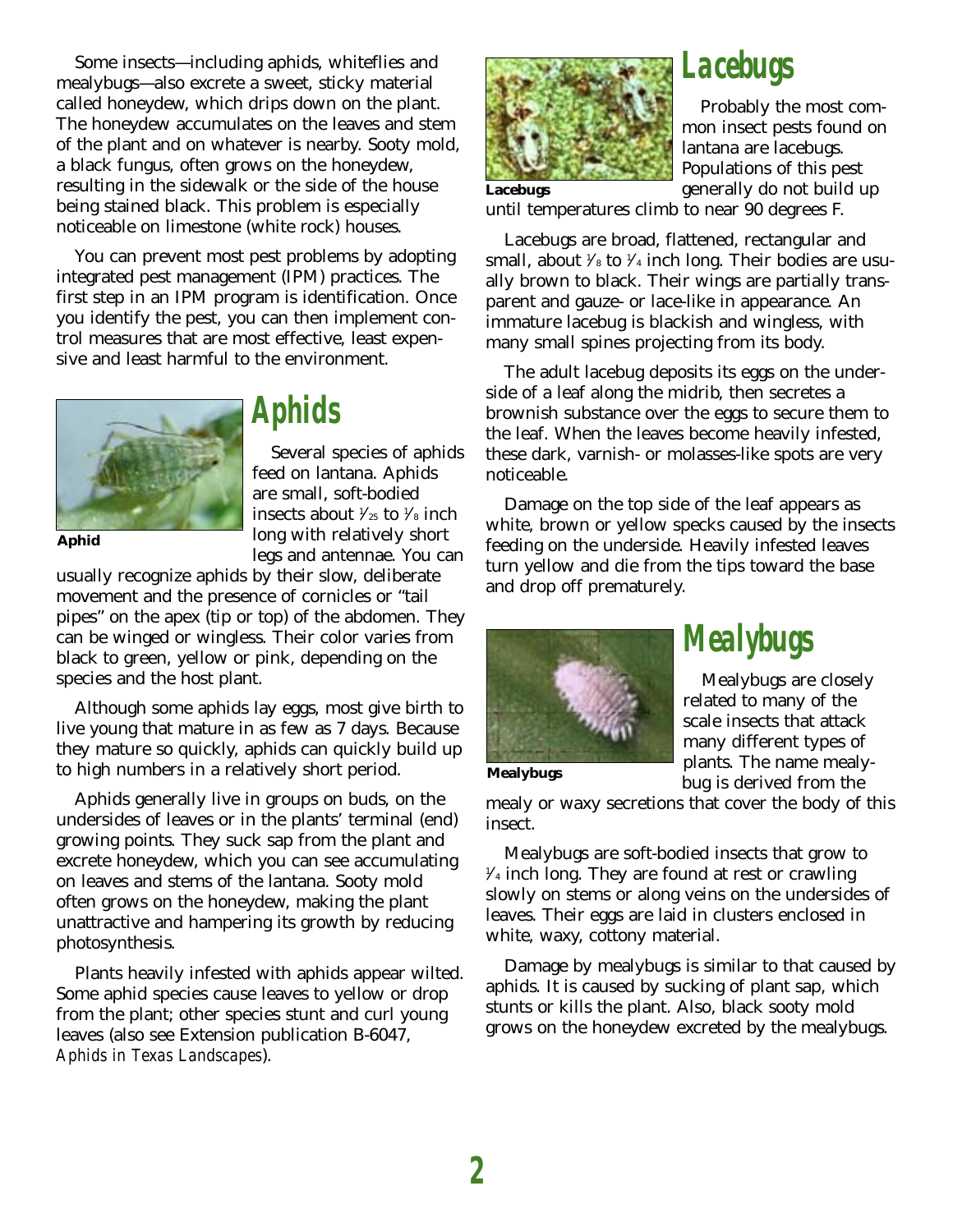

### *Whiteflies*

Adult whiteflies are small, white, soft-bodied insects. They are only about  $\frac{1}{16}$  inch long and

**Whitefly adult and nymphs** have four wings. Weak fliers, they resemble tiny snowflakes fluttering about a plant. The wings and body are covered with a fine, white, powdery wax.

The immature stage is found on the underside of leaves. It is flat, oval in outline and slightly smaller than a pinhead. Immature lacebugs are light green to whitish and are somewhat translucent.

Both immature and adult forms feed on lantana and verbena, leaving yellow spots on the leaves. Heavy infestations can cause defoliation. Much like aphids and mealybugs, whiteflies secrete honeydew, causing plants to be covered with the sticky substance (see also Extension publication L-1299, *Whiteflies*).



**Spider mites**

# *Spider mites*

One of the most common pests attacking ornamental plants is the spider mite, commonly referred to as a group as "mites." They are not insects, but are more closely related to spiders and ticks. Adult mites, spiders and ticks have eight legs. Mature mites are usually less than

 $\frac{1}{50}$  inch long and generally are found on the undersides of leaves.

Mite infestations often go undetected until the plants are damaged severely. Mite populations tend to peak during the hottest, driest time of the year, generally between July and mid-September. Mites can easily be seen by shaking the foliage over a white sheet of paper and observing any mites present.

The undersides of infested leaves usually have fine, silken webbing spun across them. Among the live mites, there may be cast skins, which leave a grayish residue on the leaf's underside.

Damage from light infestations appears as yellow or gray stippled patterns on the leaves. Heavy infestations cause the leaves to turn yellow, gray or brownish and eventually drop off (see also Extension publication L-1244, *Destructive Mites in the Home Garden*).

# *Pest management*

Most populations of insect and mite pests are regulated by naturally occurring beneficial insects, also known as beneficials. Some of these beneficials include immature and adult lady beetles, lacewing nymphs, spiders and various tiny parasitic wasps. However, these beneficials may take longer to control pests naturally than you'd like. In the meantime, the plants are damaged and become stressed.

To manage the pest population more quickly, you may employ a mechanical control method such as a "water wand" sprayer or chemical control methods such as an insecticide. Many products are available to control pests in residential and commercial landscapes; examples are provided in Table 1. You may also use other products with labels that cover lantana in general categories such as "ornamental plants" or "flowering plants."

It is important to become familiar with a pesticide before using it. Always read and follow the pesticide label instructions. Be sure to use proper equipment and the rates of the product that are specified on the label.

Other protective measures include proper cultural practices such as watering and adding compost and mulch. These practices will help keep the plants healthy and more tolerant of pests. In addition, proper soil fertility is also important to keep lantana and verbena actively blooming throughout the season. But over-applying nitrogen can actually contribute to plants being more attractive to the piercing-sucking insects previously mentioned.

Before adding more plants, make sure that the soil is good, well-drained and in an area that receives at least 8 hours of full sun per day. South and west exposures are perfect. Incorporating up to 4 inches of organic matter, such as compost and a 2 to 4-inch layer of mulch, should be a standard practice when adding new plants to a landscape.

Also, to encourage constant blooming and a neater appearance, be sure to lightly trim the tips of the plant occasionally.